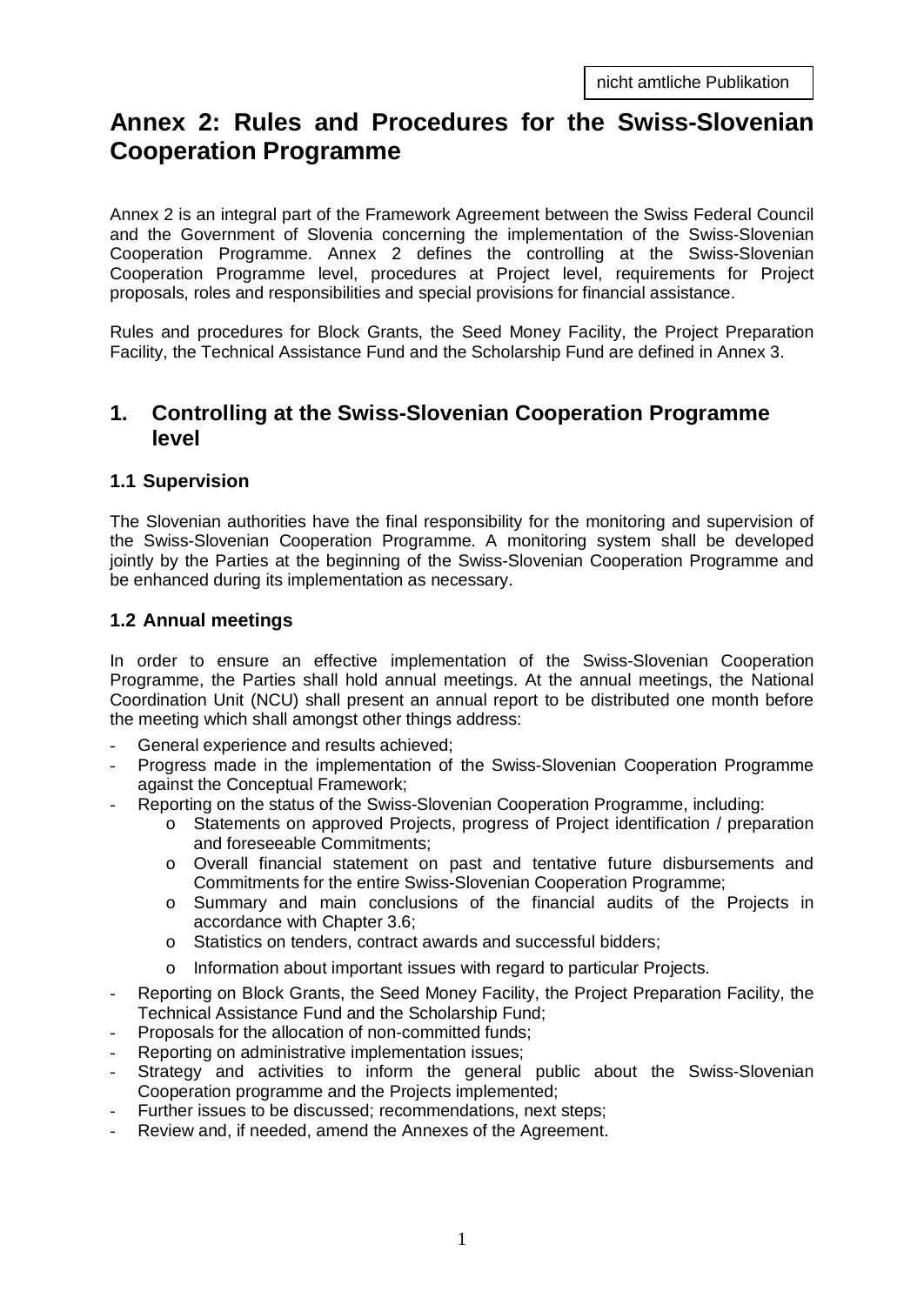The NCU is responsible for the organisation of the annual meetings. It will consult the Swiss Embassy on the organisation, the contents, the agenda, the participants and other organisational and logistical matters.

The Intermediate Bodies, the Executing Agencies and other institutions and persons may be invited to the annual meetings whenever this is felt desirable by the NCU or by Switzerland.

The Parties may invite the Commission of the European Communities to participate as an observer.

Minutes of the meetings shall be drafted by the NCU and be submitted to Switzerland for approval within 15 days after the meeting.

# **2. Procedures of Project Financing Requests**

The financing request undergoes a two-loop approach that allows guidance early in the decision making. In the first loop, a Project outline is submitted and a decision in principle is made. In case of a successful first loop, the second loop is initiated. In the second loop, the Final Project Proposal is submitted and a final decision is made by Switzerland.

| No. | <b>Steps</b>                                             | <b>Activities and specific rules</b>                                                                                                                                                                                                                                                                                                                                                                   | <b>Organisations</b>                                                                                                 |
|-----|----------------------------------------------------------|--------------------------------------------------------------------------------------------------------------------------------------------------------------------------------------------------------------------------------------------------------------------------------------------------------------------------------------------------------------------------------------------------------|----------------------------------------------------------------------------------------------------------------------|
| 1.  | <b>Initiation of</b><br><b>Project</b><br>identification | Initiation on the basis of:<br>Lists of priority Projects provided by the<br>—<br>Government<br>A proposal by the NCU<br>$\overline{\phantom{0}}$<br>A proposal by an Intermediate Body /<br>$\overline{\phantom{0}}$<br><b>Executing Agency</b><br>Call for proposals<br>$\qquad \qquad -$<br>A proposal by Switzerland<br>$\overline{\phantom{0}}$<br>A proposal by an international<br>organisation | Responsible: NCU<br>Involved:<br>Intermediate Body,<br>Executing Agency,<br>Slovenian partners,<br>Swiss authorities |
| 2.  | <b>Elaboration of</b><br>the Project<br>outline          | Preparation of the Project outline based on<br>the requirements for Project outlines<br>(cf. 2.2). This may include a request for<br>financial support for the preparation of a<br>Final Project Proposal through the Project<br>Preparation Facility.                                                                                                                                                 | Responsible:<br>Intermediate Body,<br><b>Executing Agency</b>                                                        |
| 3.  | Pre-screening of<br>the Project<br>outline               | Possibility of informal consultations with the<br>Swiss Embassy.                                                                                                                                                                                                                                                                                                                                       | Responsible: NCU                                                                                                     |
| 4.  | <b>Screening</b>                                         | Examination of the Project outline based on<br>the Conceptual Framework, the Project<br>selection criteria in Annex 1 and the<br>requirements for Project outlines (cf. 2.2).                                                                                                                                                                                                                          | Responsible: NCU<br>Involved:<br>Evaluation<br>committee,<br>Intermediate Body<br>(when existent)                    |

#### **2.1 First loop: Application and approval procedure of the Project outline**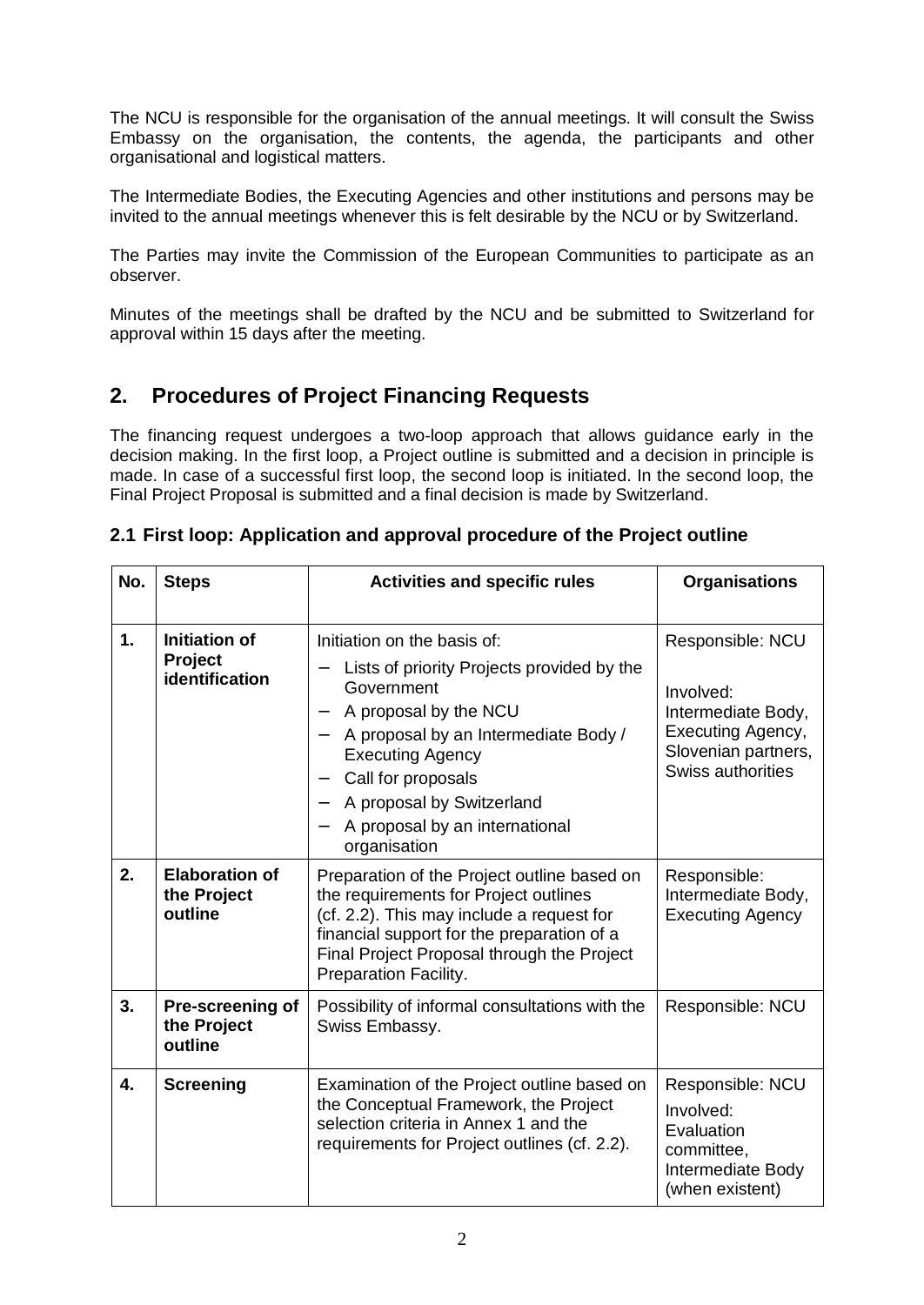| 5. | Submission of<br>the Project<br>outline        | If accepted, submission of the Project<br>outline of the recommended project with a<br>cover letter comprising a description of the<br>selection process to the Swiss Embassy.<br>Formal check by the Swiss Embassy and<br>submission of the Project outline with the<br>cover letter of the NCU to Switzerland.                                                                               | Responsible: NCU<br>Responsible: Swiss<br>Embassy                                                                                  |
|----|------------------------------------------------|------------------------------------------------------------------------------------------------------------------------------------------------------------------------------------------------------------------------------------------------------------------------------------------------------------------------------------------------------------------------------------------------|------------------------------------------------------------------------------------------------------------------------------------|
| 6. | <b>Final decision</b><br>on Project<br>outline | Final decision on the Project outline<br>(including, if relevant, decision on the<br>request for financing of project preparation).<br>If accepted by Switzerland, request for the<br>elaboration of the Final Project Proposal<br>(requirements specified in 2.4). Switzerland<br>may submit comments which have to be<br>considered during the elaboration of the<br>Final Project Proposal. | Responsible:<br>Swiss Agency for<br>Development and<br>Cooperation (SDC)<br>or State Secretariat<br>for Economic<br>Affairs (SECO) |

## **2.2 Requirements for Project Outlines**

The Project outline (approximately 5 pages) shall include all necessary information to allow a general appraisal of the proposed Project.

| <b>Item</b>          | <b>Content</b>                                                                                                                                                                                                                                                                              |  |
|----------------------|---------------------------------------------------------------------------------------------------------------------------------------------------------------------------------------------------------------------------------------------------------------------------------------------|--|
| General information  | Project title, planned project duration, priority sector,<br>location/region                                                                                                                                                                                                                |  |
| Applicant            | Name and contact details; previous, relevant experience, if any;<br>project partners; Swiss link, if any (know-how, technology,<br>partners or any other cooperation with Switzerland)                                                                                                      |  |
| Relevance            | Contribution to the reduction of economic and social disparities<br>within the country and between the country and the more<br>advanced member states of the EU (impact); fit within the<br>development strategies of the country/region and chosen sector;<br>strategy of the intervention |  |
| Project content      | Description including objectives (outcome), expected results<br>(outputs) and activities (components); beneficiaries, target group;<br>risks and potentials; sustainability of project                                                                                                      |  |
| Project organisation | Organisational chart, responsibilities, etc.                                                                                                                                                                                                                                                |  |
| <b>Budget</b>        | Eligible costs / non-eligible costs; own contribution, amount of<br>grant, co-financing, EU-funding and any other financial source<br>etc.; cost efficiency aspects versus alternatives                                                                                                     |  |
| Horizontal issues    | Environmental, social and economical aspects of the project,<br>gender equality                                                                                                                                                                                                             |  |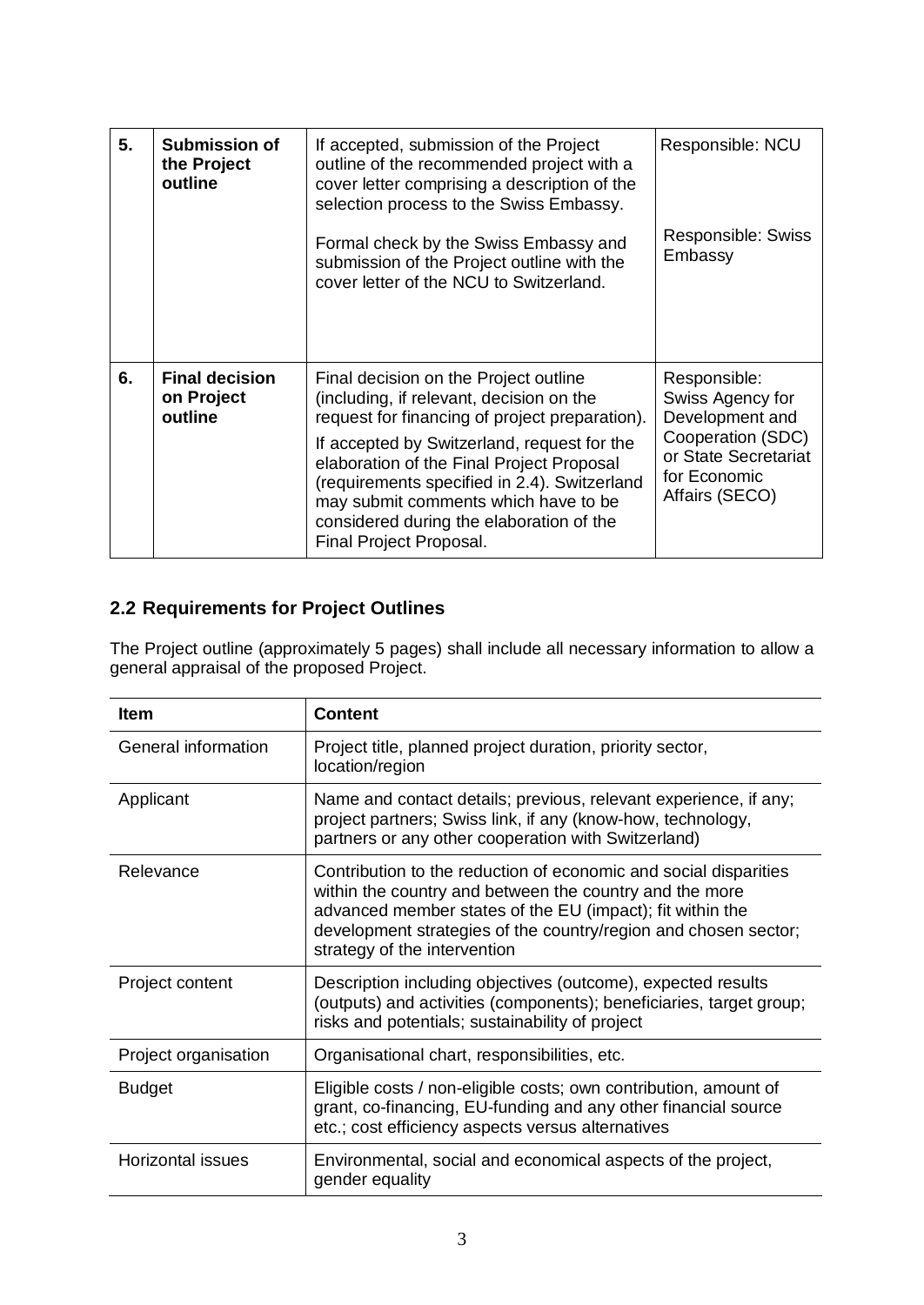| Maturity of project | Status of project: in elaboration or fully prepared and possible<br>request for financial support for preparation of Final Project<br>Proposal through the Project Preparation Facility (e.g. feasibility<br>studies, environmental impact assessment, etc.) if deemed<br>necessary |
|---------------------|-------------------------------------------------------------------------------------------------------------------------------------------------------------------------------------------------------------------------------------------------------------------------------------|
| Annexes             | Additional documentation as deemed appropriate                                                                                                                                                                                                                                      |

### **2.3 Second loop: Application and approval procedure of the Final Project Proposal**

| No.                                                                        | <b>Steps</b>                                                  | <b>Activities and specific rules</b>                                                                                                                                                                                                                                                        | <b>Organisations</b>                                               |
|----------------------------------------------------------------------------|---------------------------------------------------------------|---------------------------------------------------------------------------------------------------------------------------------------------------------------------------------------------------------------------------------------------------------------------------------------------|--------------------------------------------------------------------|
| 1.                                                                         | <b>Elaboration of</b><br>the Final Project<br><b>Proposal</b> | Preparation of the Final Project<br>Proposal based on the requirements for<br>Final Project Proposals (cf. 2.4) and the<br>comments of Switzerland.                                                                                                                                         | Responsible:<br>Intermediate Body,<br><b>Executing Agency</b>      |
| 2.                                                                         | <b>Screening</b>                                              | <b>Examination of the Final Project</b><br>Proposal.                                                                                                                                                                                                                                        | Responsible: NCU<br>Involved: Intermediate<br>Body (when existent) |
| 3.<br><b>Decision to</b><br>submit the Final<br>Project<br><b>Proposal</b> |                                                               | If accepted, submission of the Final<br>Project Proposal with a cover letter<br>taking into account the requirements for<br>Final Project Proposals and the<br>comments of Switzerland to the Swiss<br>Embassy.<br>Formal check by the Swiss Embassy<br>and submission of the Final Project | Responsible: NCU<br>Responsible:<br><b>Swiss Embassy</b>           |
|                                                                            |                                                               | Proposal with the cover letter of the<br><b>NCU</b> to Switzerland.                                                                                                                                                                                                                         |                                                                    |
| 4.                                                                         | <b>Final decision</b>                                         | Final decision on the financing request<br>by taking into account the Final Project<br>Proposal, the cover letter of the NCU,<br>and the Project document. Switzerland<br>reserves the right to carry out its own<br>appraisal if needed.                                                   | Responsible:<br>SDC or SECO                                        |

### **2.4 Requirements for Final Project Proposals**

The Final Project Proposal shall be accompanied by all necessary documents (e.g. feasibility study, Project document, environmental impact study) to allow a thorough appraisal. The Final Project Proposal (5 – 10 pages; for large infrastructure Projects 10 - 20 pages, plus annexes) shall provide adequately detailed information on inter alia: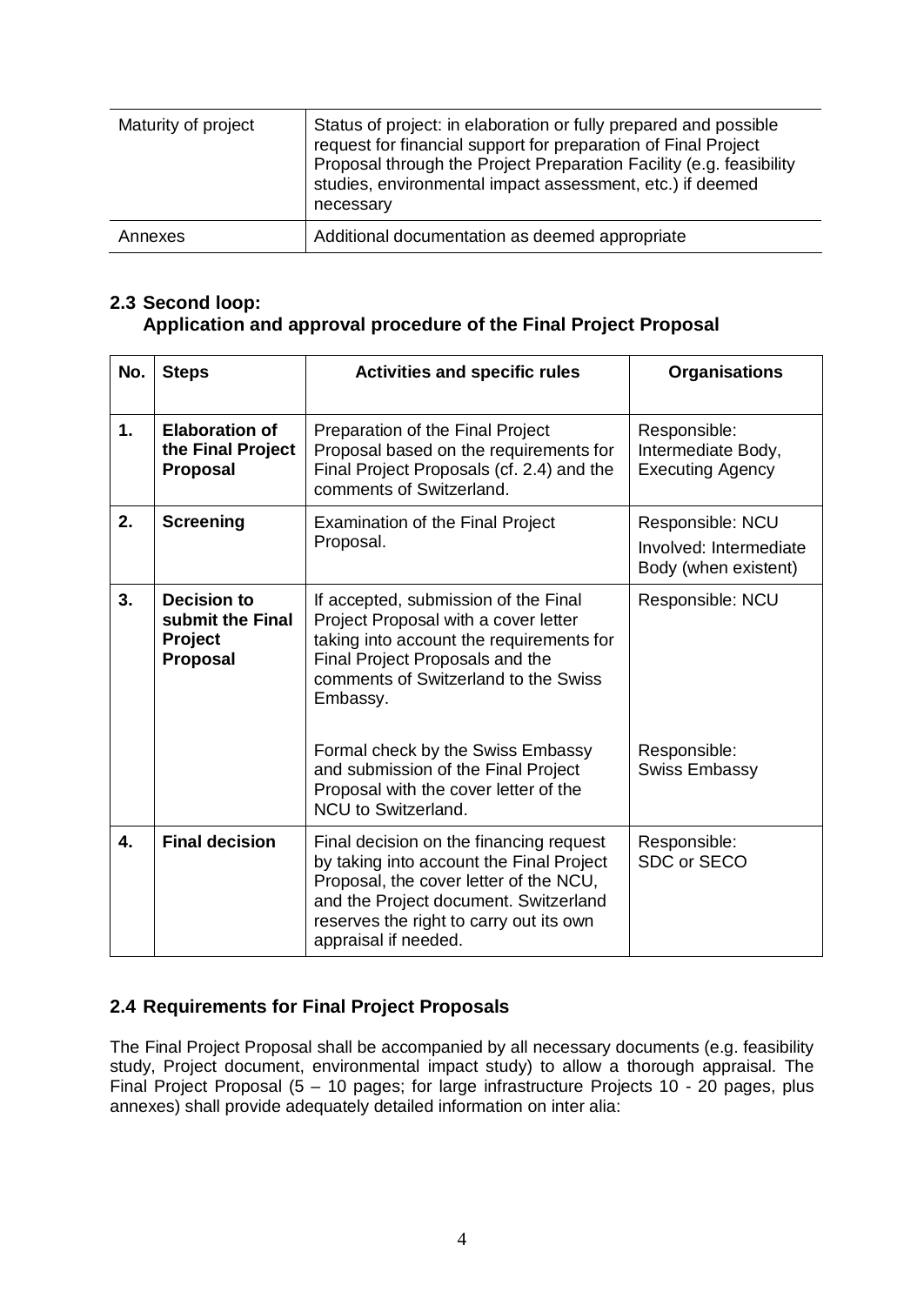| <b>Item</b>                              | <b>Content</b>                                                                                                                                                                                                                                       |  |
|------------------------------------------|------------------------------------------------------------------------------------------------------------------------------------------------------------------------------------------------------------------------------------------------------|--|
| Project summary<br>$(1$ page)            | Fact sheet: Project title, short description including objectives,<br>budget, partners, duration                                                                                                                                                     |  |
| Relevance                                | Contribution to the reduction of economic and social disparities<br>between the country and the more advanced countries of the EU;<br>fit within the development strategies of the country/region and<br>chosen sector; strategy of the intervention |  |
| Project content                          | Description including objectives, expected outcomes/outputs,<br>activities and the respective indicators; beneficiaries, target group;<br>risks and potentials; sustainability of the Project                                                        |  |
| Project justification<br>(Due diligence) | Main conclusions of the feasibility study (if requested)                                                                                                                                                                                             |  |
| Project organisation                     | Organisational chart, responsibilities, etc.                                                                                                                                                                                                         |  |
| Detailed<br>implementation<br>schedule   | Including milestones and monitoring of progress based on defined<br>indicators                                                                                                                                                                       |  |
| <b>Budget</b>                            | Eligible costs / non-eligible costs; own contribution, amount of<br>grant, co-financing, EU-funding and any other financial sources<br>etc.; cost efficiency aspects                                                                                 |  |
| Procurement                              | Procurement procedures for goods and services                                                                                                                                                                                                        |  |
| Development Impact                       | Monitoring and evaluation of output/outcome/impact indicators                                                                                                                                                                                        |  |
| <b>Horizontal issues</b>                 | Environmental, social and economical aspects of the Project,<br>gender equality                                                                                                                                                                      |  |
| Annexes                                  | E.g. feasibility study, Project document, environmental impact<br>study                                                                                                                                                                              |  |

# **3. Project Implementation Procedures**

The Project implementation procedures are as follows:

| No. | <b>Steps</b>                | <b>Activities and specific rules</b>                                                                                                                                                                                             | <b>Organisations</b>                                                                                                                                        |
|-----|-----------------------------|----------------------------------------------------------------------------------------------------------------------------------------------------------------------------------------------------------------------------------|-------------------------------------------------------------------------------------------------------------------------------------------------------------|
| 1.  | Project<br><b>Agreement</b> | Preparation of the Project Agreement<br>between Slovenia and Switzerland.                                                                                                                                                        | Responsible:<br>NCU on the Slovenian<br>side; SDC or SECO on<br>the Swiss side                                                                              |
| 2.  | <b>Signing</b>              | Signing of the Project Agreement. The<br>Project Agreement can be signed by<br>more than two contracting parties (e.g.<br>tripartite or multipartite agreement: SDC<br>or SECO, NCU and Intermediate Body,<br>Executing Agency). | Responsible:<br>Normally the Swiss<br>Embassy on behalf of<br>SDC or SECO.<br>The Slovenian<br>signatory or<br>signatories shall be<br>decided by Slovenia. |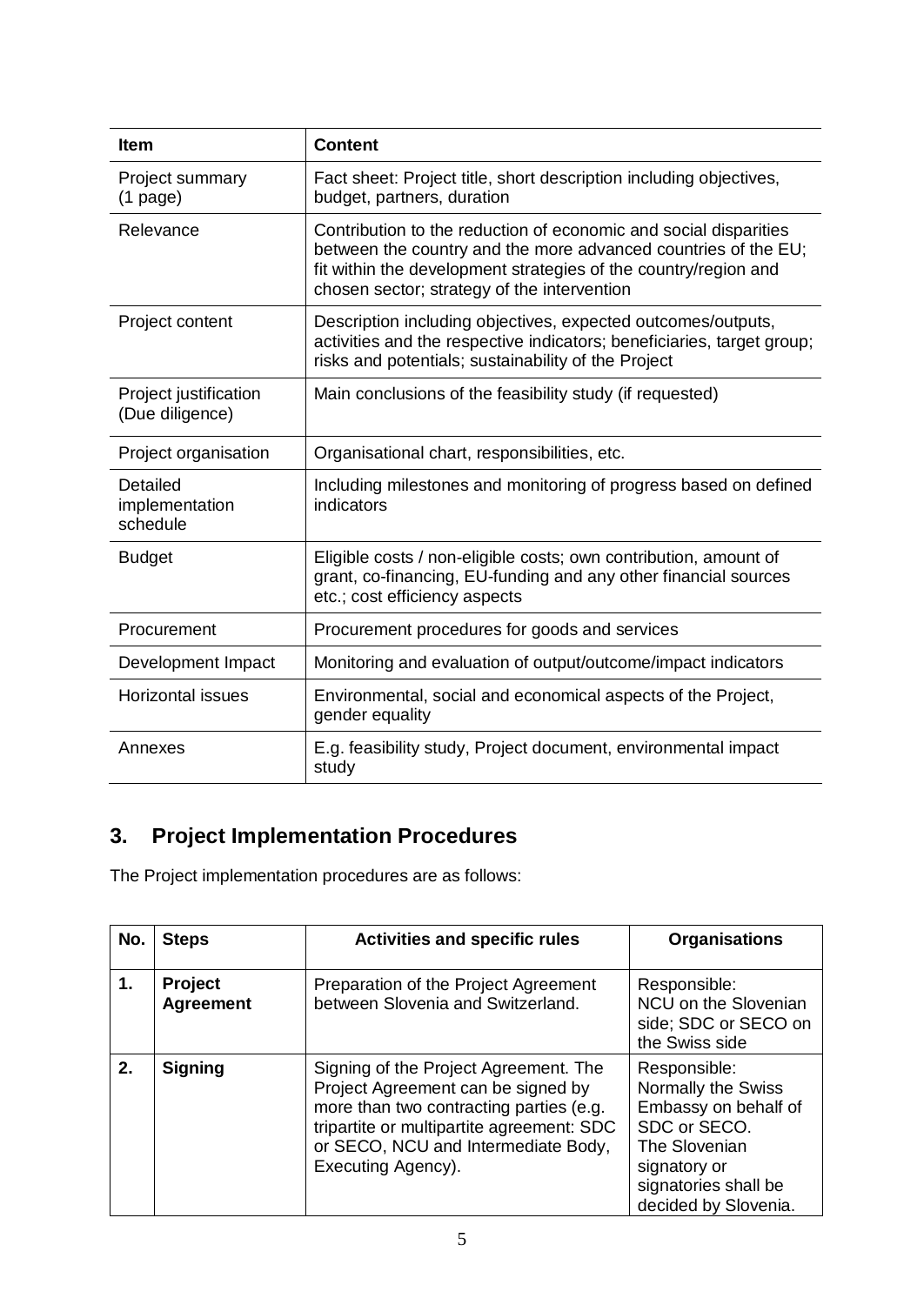| 3. | <b>Procurement</b><br>and award of<br>contracts | Procurement is to be made in<br>accordance with the respective national<br>law and regulations and in compliance<br>with the respective EU directives. A<br>confirmation of compliance with the<br>relevant procurement rules shall be<br>provided to Switzerland. To increase<br>transparency and to prevent corruption,<br>tender documents shall contain an<br>integrity clause.                                                                                | Responsible:<br>NCU, Intermediate<br>Body, Executing<br>Agency |
|----|-------------------------------------------------|--------------------------------------------------------------------------------------------------------------------------------------------------------------------------------------------------------------------------------------------------------------------------------------------------------------------------------------------------------------------------------------------------------------------------------------------------------------------|----------------------------------------------------------------|
|    |                                                 | In general, for public tenders within the<br>scope of the EU directives on public<br>procurement (2004/17/EC and<br>2004/18/EC), an English translation of<br>the official tender evaluation report shall<br>be provided to Switzerland for<br>information at the latest 30 calendar<br>days after the award of contract.                                                                                                                                          |                                                                |
|    |                                                 | In addition to the above, for tenders<br>above the threshold of CHF 500`000,<br>Switzerland may also request a copy of<br>the tender documents for non-objection<br>and of the contracts for information.<br>These documents shall be submitted at<br>the latest 20 calendar days before the<br>commencement of tendering and 20<br>calendar days after the signing of the<br>contract, respectively.                                                              |                                                                |
|    |                                                 | Furthermore, for tenders above the<br>threshold of CHF 500`000, Switzerland<br>may also request that an English<br>translation of the tender documents and<br>the draft contracts are made available to<br>tenderers and contractors, respectively.<br>Possible translation costs shall be borne<br>by the Project and financed under the<br>Contribution.                                                                                                         |                                                                |
|    |                                                 | In line with Art. 6.5. of the Framework<br>Agreement, both Parties agree to<br>provide all such information pertaining to<br>the tender process and beyond the<br>documents listed above that the other<br>Party may reasonably request.<br>Switzerland may have the right to<br>participate in the tender committee as<br>an observer. Switzerland shall also have<br>the right to conduct an audit of the<br>procurement practices and procedures<br>in general. |                                                                |
|    |                                                 | In case of irregularities, wilfully or<br>negligently caused in the framework of                                                                                                                                                                                                                                                                                                                                                                                   |                                                                |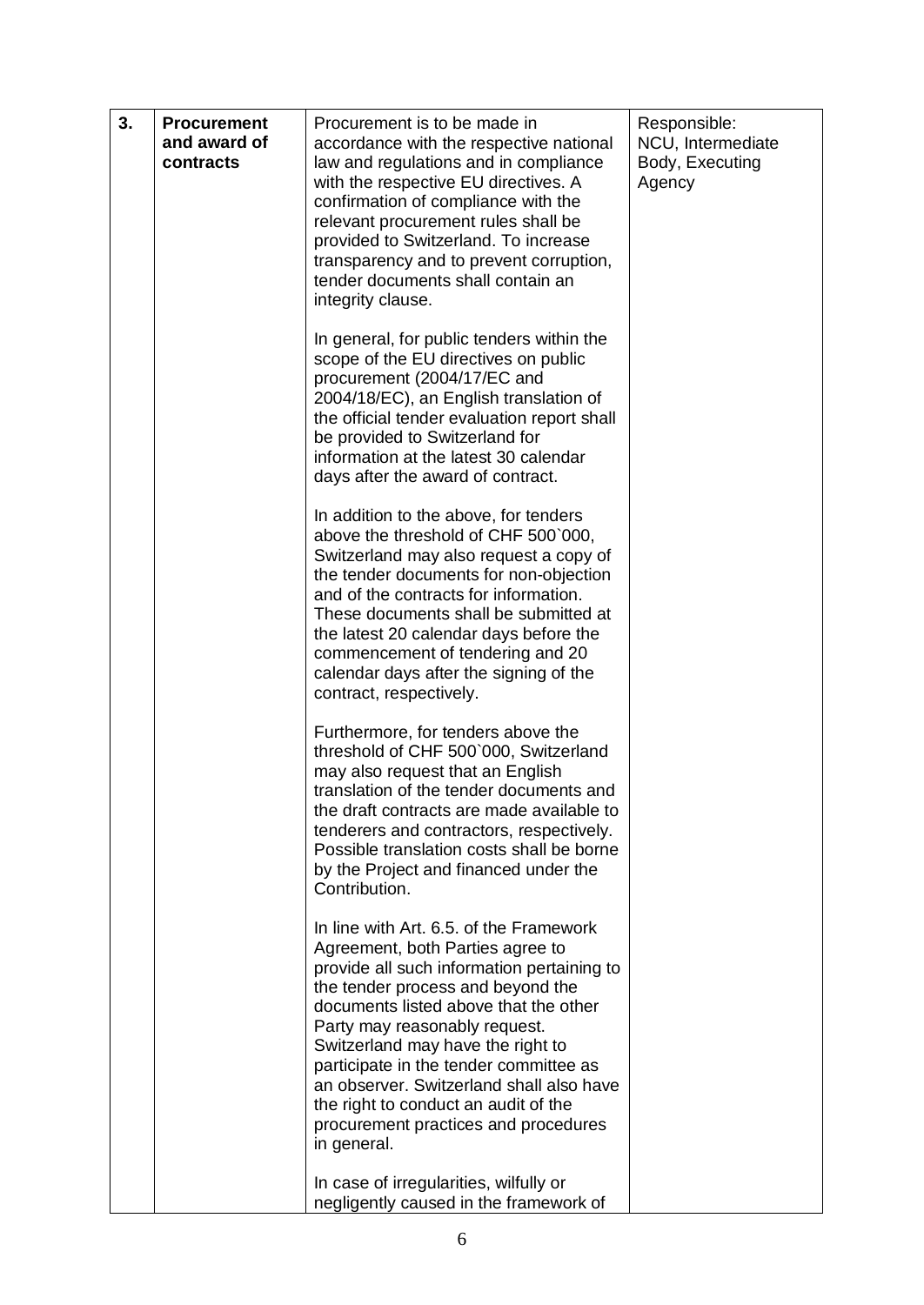|    |                                    | the tender process, Switzerland is<br>entitled to stop reimbursements<br>immediately, to instruct the NCU to stop<br>payments from the Swiss Contribution<br>and to ask repayment of illegitimately<br>paid reimbursements at any stage of the<br>Project.                                                                                                                                                                                                                                                                                                                                                                                                                                                                                                                                                                                                                                      |                                                                                          |
|----|------------------------------------|-------------------------------------------------------------------------------------------------------------------------------------------------------------------------------------------------------------------------------------------------------------------------------------------------------------------------------------------------------------------------------------------------------------------------------------------------------------------------------------------------------------------------------------------------------------------------------------------------------------------------------------------------------------------------------------------------------------------------------------------------------------------------------------------------------------------------------------------------------------------------------------------------|------------------------------------------------------------------------------------------|
| 4. | <b>Controlling</b><br>(Monitoring) | Controlling procedures are defined in<br>the Project Agreement. Procedure<br>description includes: periodicity of<br>reporting, monitoring system and<br>consultant, steering committees, time<br>table for operations and results,<br>auditing, etc.                                                                                                                                                                                                                                                                                                                                                                                                                                                                                                                                                                                                                                           | Responsible:<br><b>Executing Agency</b><br>Involved:<br>NCU, Intermediate<br><b>Body</b> |
| 5. | <b>Reporting</b>                   | Interim Reports for supporting payment<br>claims and reimbursement requests as<br>specified in Chapter 4 of this Annex.<br><b>Annual Project Reports describe the</b><br>progress of the Project. They include<br>summary data on financial progress for<br>the reporting year as well as cumulative<br>data to date. They compare actual with<br>planned expenses and progress, based<br>on quantified targets for output and<br>where possible outcome indicators. Any<br>deviation has to be justified and<br>corrective measures suggested. Annual<br>project reports are not linked to<br>reimbursement requests.<br>The Project Completion Report,<br>together with the last Project interim<br>report and the final financial report (cf.<br>6), is the base for the final<br>reimbursement. It documents and<br>comments the overall achievement of<br>outputs and outcomes against the | Responsible:<br><b>Executing Agency</b><br>Involved:<br>NCU, Intermediate<br><b>Body</b> |
|    |                                    | original plan, the compliance with<br>principles such as cross cutting themes<br>and sustainability, and it contains<br>lessons learned and conclusions.                                                                                                                                                                                                                                                                                                                                                                                                                                                                                                                                                                                                                                                                                                                                        |                                                                                          |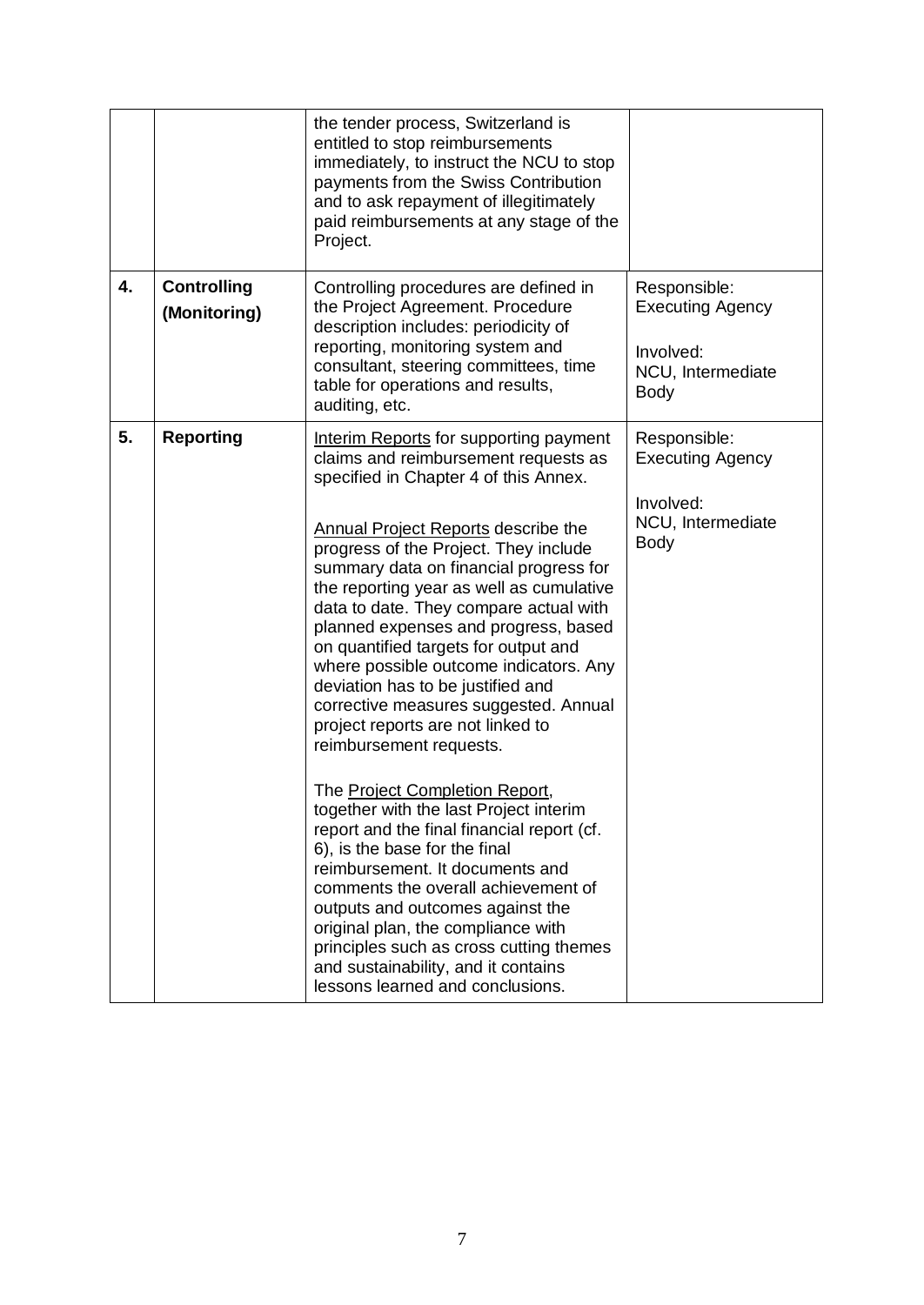| 6. | <b>Audit</b>      | All main authorities responsible for the<br>implementation of a Project under the<br>Contribution (NCU, Intermediate Body,<br>Paying Authority) shall have performed<br>within the last three years a Compliance<br>Audit by the Budget Supervision Office.<br>Based on a risk assessment, an annual<br>system<br>audit<br>planning<br>will<br>be<br>established. In addition to this<br>risk<br>Switzerland<br>assessment,<br>may<br>announce requirements that are taken<br>into account in the annual system audit<br>planning. In accordance with<br>the<br>planning, the Budget Supervision Office<br>and the entitled audit organisations<br>(e.g. control unit of the Intermediate<br>Body) shall perform control and audits<br>in accordance with the national law.<br>For each Project lasting longer than two<br>years and exceeding the amount of<br>CHF 500'000, an internal or an external<br>certified audit organisation will carry out<br>intermediary Financial Audit(s), unless<br>otherwise specified in<br>the<br>Project<br>conclusions<br>Agreement.<br>The<br>and<br>recommendations shall be transmitted<br>to Switzerland.<br>At the completion of each Project an<br>certified<br>audit<br>internal<br>or<br>external<br>organisation will carry out a Final<br>Financial Audit. The conclusions and | Responsible:<br>Budget<br><b>Supervision Office</b><br>Responsible:<br>NCU.<br>Intermediate Body |
|----|-------------------|--------------------------------------------------------------------------------------------------------------------------------------------------------------------------------------------------------------------------------------------------------------------------------------------------------------------------------------------------------------------------------------------------------------------------------------------------------------------------------------------------------------------------------------------------------------------------------------------------------------------------------------------------------------------------------------------------------------------------------------------------------------------------------------------------------------------------------------------------------------------------------------------------------------------------------------------------------------------------------------------------------------------------------------------------------------------------------------------------------------------------------------------------------------------------------------------------------------------------------------------------------------------------------------------------------------------------------|--------------------------------------------------------------------------------------------------|
|    |                   | recommendations shall be transmitted<br>to Switzerland together with the Project<br>Completion Report and a Final Financial<br>Report.                                                                                                                                                                                                                                                                                                                                                                                                                                                                                                                                                                                                                                                                                                                                                                                                                                                                                                                                                                                                                                                                                                                                                                                         |                                                                                                  |
| 7. | <b>Evaluation</b> | After Project completion, the Parties<br>may request an independent evaluation.<br>The cost will be borne by the requesting<br>Party.                                                                                                                                                                                                                                                                                                                                                                                                                                                                                                                                                                                                                                                                                                                                                                                                                                                                                                                                                                                                                                                                                                                                                                                          | Responsible :<br>NCU, SDC or SECO                                                                |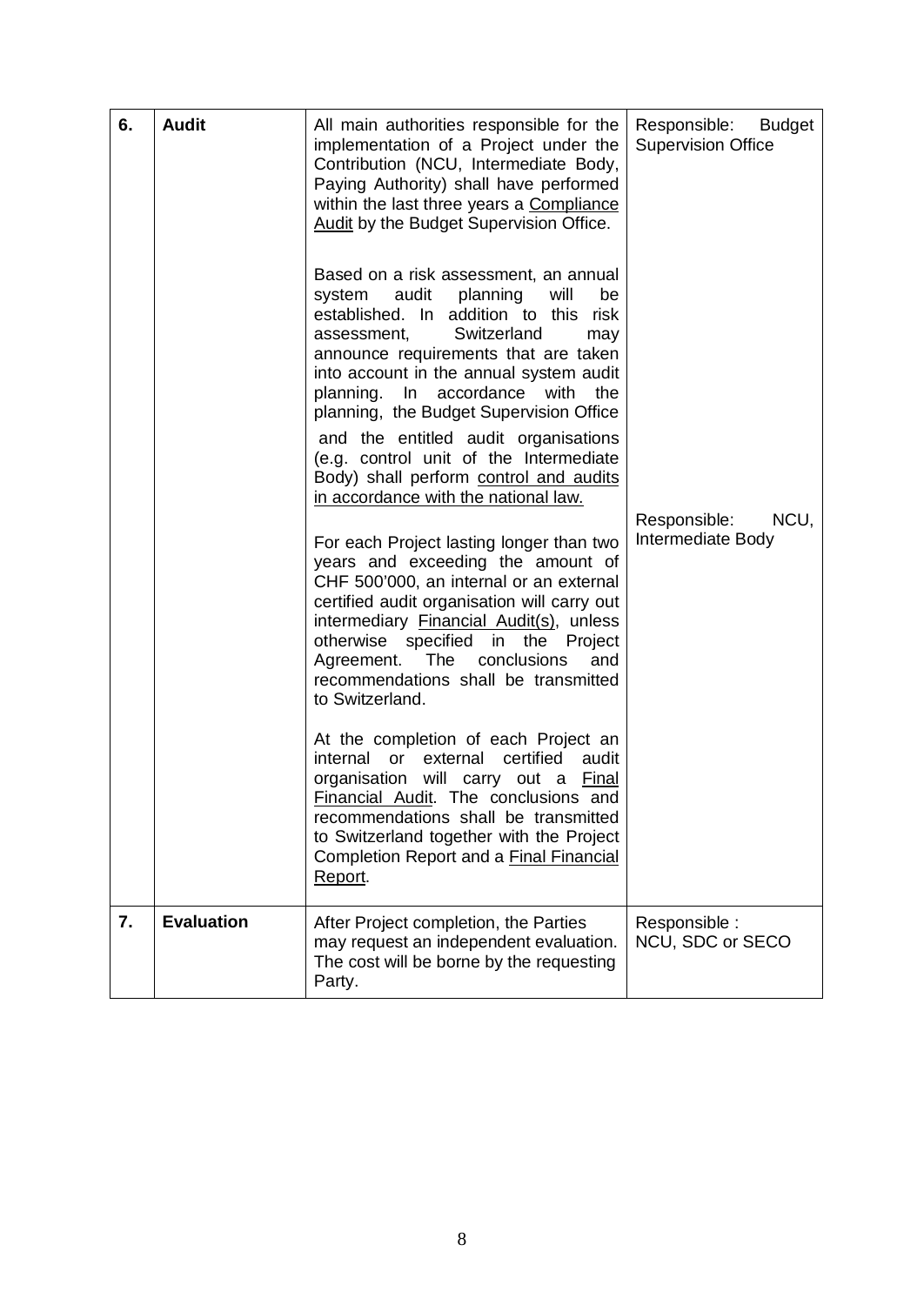# **4. Payment and Reimbursement Procedure**

The Ministry of Finance of Slovenia is the Paying Authority for the Contribution. In principle, all disbursements under the Contribution will be pre-financed out of the national budget of Slovenia. The Executing Agency shall submit payment claims covering eligible expenses executed over the current period to the NCU, together with certified copies of all supporting documentation and the interim report. The NCU shall verify the completeness and certify the correctness of the submitted documents. The Paying Authority shall submit the reimbursement requests to Switzerland for approval and payment.

The detailed reimbursement procedures are laid down in the Project Agreements and must, if not otherwise specified, comply with the following procedures:

| No. | <b>Steps</b>                                                                          | <b>Activities</b>                                                                                                                                                                                                                                                                                                                                                                                                                                                                                                                                                                                             | <b>Organisations</b>                                                                                    |
|-----|---------------------------------------------------------------------------------------|---------------------------------------------------------------------------------------------------------------------------------------------------------------------------------------------------------------------------------------------------------------------------------------------------------------------------------------------------------------------------------------------------------------------------------------------------------------------------------------------------------------------------------------------------------------------------------------------------------------|---------------------------------------------------------------------------------------------------------|
| 1.  | Issue of the<br>original invoice                                                      | Issue the original invoice.                                                                                                                                                                                                                                                                                                                                                                                                                                                                                                                                                                                   | Responsible: Supplier<br>of a product or service;<br>contractor, consultant,<br>organisation (claimant) |
| 2.  | Examination of the<br>original invoice and<br>the elaboration of<br>the payment claim | $\S$<br>Control the original invoice with<br>regard to the specifications of the<br>Project Agreement, the<br>Implementation Agreement the<br>supply / services contract and the<br>agreed tariffs.                                                                                                                                                                                                                                                                                                                                                                                                           | Responsible:<br><b>Executing Agency</b>                                                                 |
|     |                                                                                       | Verify the correctness of the<br>ş<br>execution (quantity and quality) of<br>the work, the supply of goods /<br>services, etc., and the special<br>conditions etc.                                                                                                                                                                                                                                                                                                                                                                                                                                            |                                                                                                         |
|     |                                                                                       | Payment to the supplier(s) of the<br>ş<br>original invoice.                                                                                                                                                                                                                                                                                                                                                                                                                                                                                                                                                   |                                                                                                         |
|     |                                                                                       | Submit the payment claim<br>ş<br>including the latest relevant<br>interim report and original invoices<br>to the NCU or the Intermediate<br>Body. The payment claim<br>comprises eligible costs incurred<br>during a given period of at least<br>three months. The interim report<br>includes information on financial<br>and physical progress, a<br>comparison of actual with planned<br>expenses, an update on progress<br>status, while confirming the co-<br>financing. Any deviation has to be<br>justified and corrective measures<br>suggested. Interim reports are due<br>at least every six months. |                                                                                                         |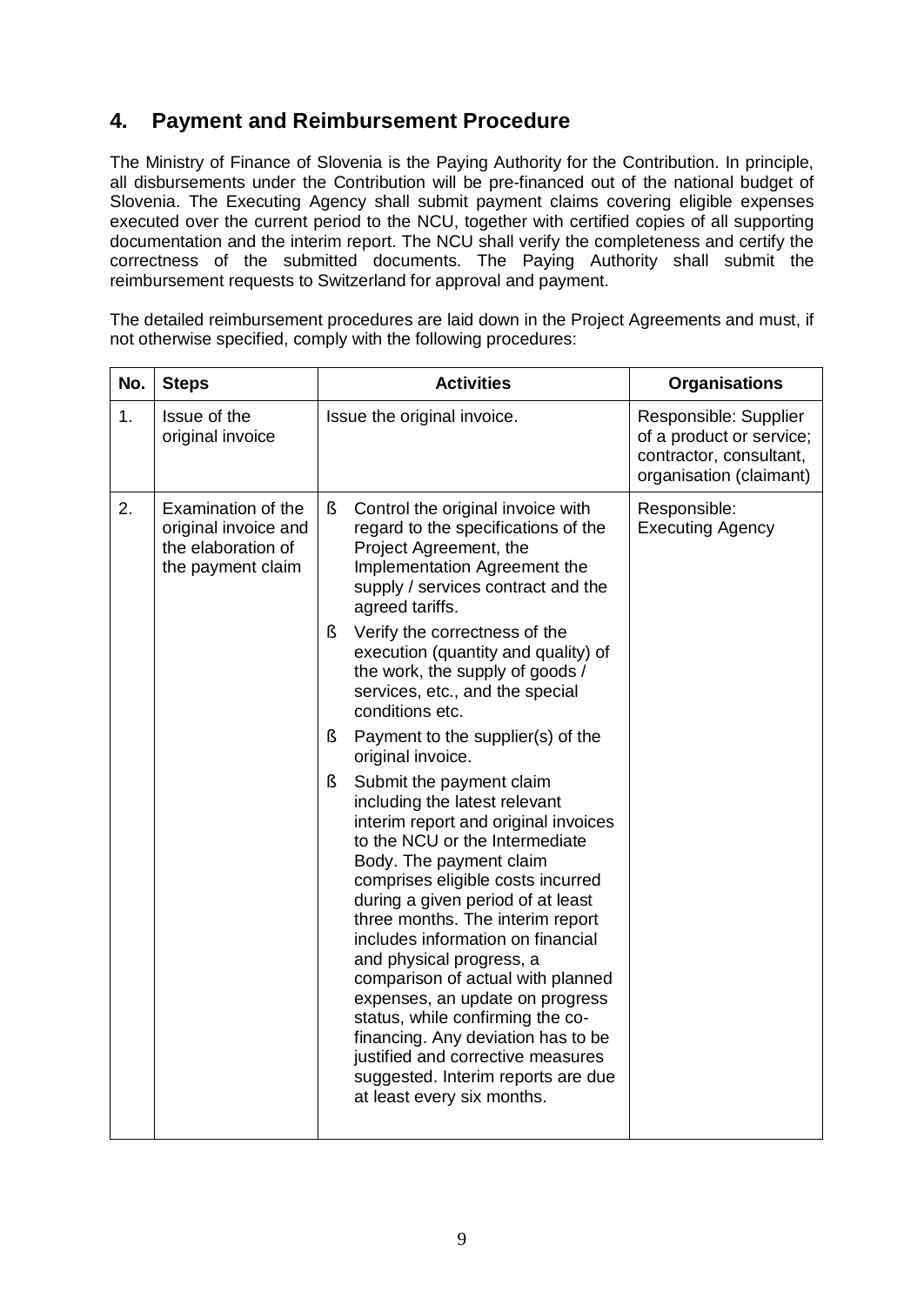| 3. | Certification of the<br>payment claims to<br>the Paying<br>Authority and pre-<br>financing payments | §. | Check the conformity of the<br>payment claim with the Framework<br>Agreement, the Project Agreement<br>and the Implementation<br>Agreement, including possible<br>double financing.                                                                                | Responsible: NCU<br>Involved:<br>Intermediate Body |
|----|-----------------------------------------------------------------------------------------------------|----|--------------------------------------------------------------------------------------------------------------------------------------------------------------------------------------------------------------------------------------------------------------------|----------------------------------------------------|
|    |                                                                                                     | ş  | Verify the completeness of the<br>documentation (i.e. the original<br>invoices and other accounting<br>documents) and the relevance of<br>the interim report. If necessary,<br>verify the correctness of the use of<br>funds by means of fact-finding<br>missions. |                                                    |
|    |                                                                                                     | ş  | Certify the correctness and legality<br>of the payment claims to the<br>Paying Authority.                                                                                                                                                                          |                                                    |
|    |                                                                                                     | ş  | Transmit to Switzerland a copy of<br>the related documentation, such as<br>interim, annual and completion<br>reports (cp. $3.5, 3.6$ ), audit<br>reports, or their consolidated<br>summary as requested in the<br>Project Agreement.                               |                                                    |
|    |                                                                                                     | ş  | Payment to the Executing Agency.                                                                                                                                                                                                                                   |                                                    |
| 4. | Submission of the<br>reimbursement                                                                  | ş  | Check the formal conformity of the<br>payment claims.                                                                                                                                                                                                              | Responsible:<br>Paying Authority                   |
|    | request to<br>Switzerland                                                                           | ş  | Submit the reimbursement<br>requests to Switzerland and<br>confirm the compliance with<br>supporting documentation and<br>contractual agreements.                                                                                                                  |                                                    |
| 5. | Payment from<br>Switzerland to<br>Slovenia                                                          | ş  | Check the conformity of<br>reimbursement requests and<br>supporting documentation.                                                                                                                                                                                 | Responsible:<br>Switzerland                        |
|    |                                                                                                     | ş  | Transfer the requested amount to<br>the Paying Authority within 30 days<br>after receipt.                                                                                                                                                                          |                                                    |

In particular cases, other payment procedures may be defined by the Parties in the respective Project Agreements.

The final date for eligibility of costs shall be specified in the Project Agreement. It shall be 12 months after the scheduled date for Project completion, but shall not be later than ten years after the approval of the Contribution by the Swiss Parliament according to Article 3 of the Framework Agreement. Final reimbursement requests must have been received by Switzerland not later than six months after the final date of eligibility.

In the case of irregularities, Switzerland is entitled to stop reimbursements immediately, to instruct the NCU to stop payments from the Swiss Contribution and to ask repayment of illegitimately paid reimbursements at any stage of the Project. The reasons for the respective instructions shall be communicated in writing to the NCU and other partners involved.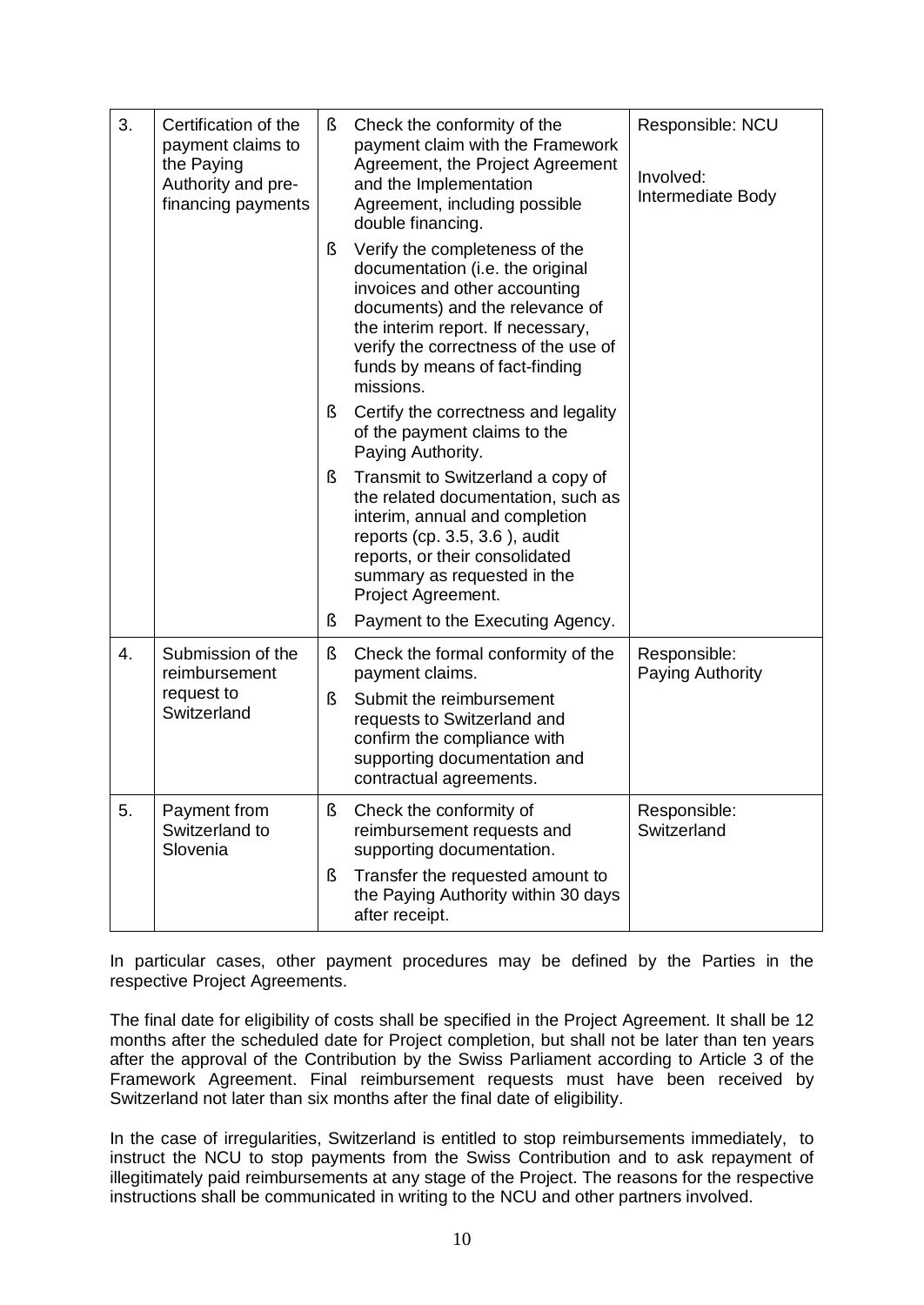# **5. Roles and Responsibilities**

The roles and responsibilities of the main actors are outlined below. Project Agreements will contain more detailed responsibilities and activities tailored to the individual case.

## **5.1 The National Coordination Unit**

The NCU is responsible for the overall Swiss-Slovenian Cooperation Programme orientation and for the identification, planning, implementation, financial management, controlling and evaluation of Projects, as well as for the use of funds under the Contribution in accordance with the Framework Agreement. This includes to:

- Ensure the adoption of the necessary national legal documents on the implementation and monitoring of Projects;
- Coordinate the Swiss Contribution with other contributions, with the National Strategic Reference Framework and with the operational programmes;
- Ensure that the appropriate provisions are included in the National Budget in order to safeguard that claimants have the necessary funds;
- Confirm that the co-financing part has been provided according to the Project Agreement;
- Ensure that there is no double financing of any part of the Project by any other source of funds;
- Ensure the organisation of calls for, the collection of and the appraisal of Project proposals;
- Establish an evaluation committee, chaired by the NCU in which selected line ministries, the regions and NGOs with voting power are represented,
- Transmit to Switzerland the project proposals recommended by the evaluation committee;
- Submit well documented Project financing requests to Switzerland resulting from approved Project outlines:
- Supervise and steer the implementation of Projects in accordance with the Project Agreements and by the establishment of an adequate check and monitoring system;
- Check the invoices received from the Executing Agencies and verify the sufficiency of documentation;
- Submit payment claims to the Paying Authority and certify their correctness and legality;
- Ensure the efficient and correct use of available funds;
- Verify in each Project if the value added tax (VAT) can be recovered by the Executing Agency and to inform the Swiss authorities accordingly in the form of a declaration by the applicant as part of the Project documentation;
- Ensure the financial control, including complete and sufficient audit trails in all involved institutions;
- Provide a yearly overall financial statement on all transfers of funds between Switzerland and the Paying Authority on one side and between the Paying Authority and all national involved bodies (e.g. NCU , Intermediate Body, Executing Agency) on the other side;
- Submit yearly a summary with conclusions and recommendations of all audit reports of the financed Projects. The NCU presents in an annex all original conclusions and recommendations of the audit reports;
- Ensure the discussion of audit results with the partners involved, including Switzerland, and the implementation of the decisions made based on the audit report;
- Ensure regular reporting to Switzerland on the implementation of Projects financed by the Contribution, as well as to immediately report any irregularities;
- Organise annual meetings at overall Swiss-Slovenian Cooperation Programme level in consultation with the Swiss Embassy and to present an annual report;
- Be responsible for the reimbursement to Switzerland of unduly paid sums financed by the Contribution;
- Ensure information and publicity about the Swiss-Slovenian Cooperation Programme;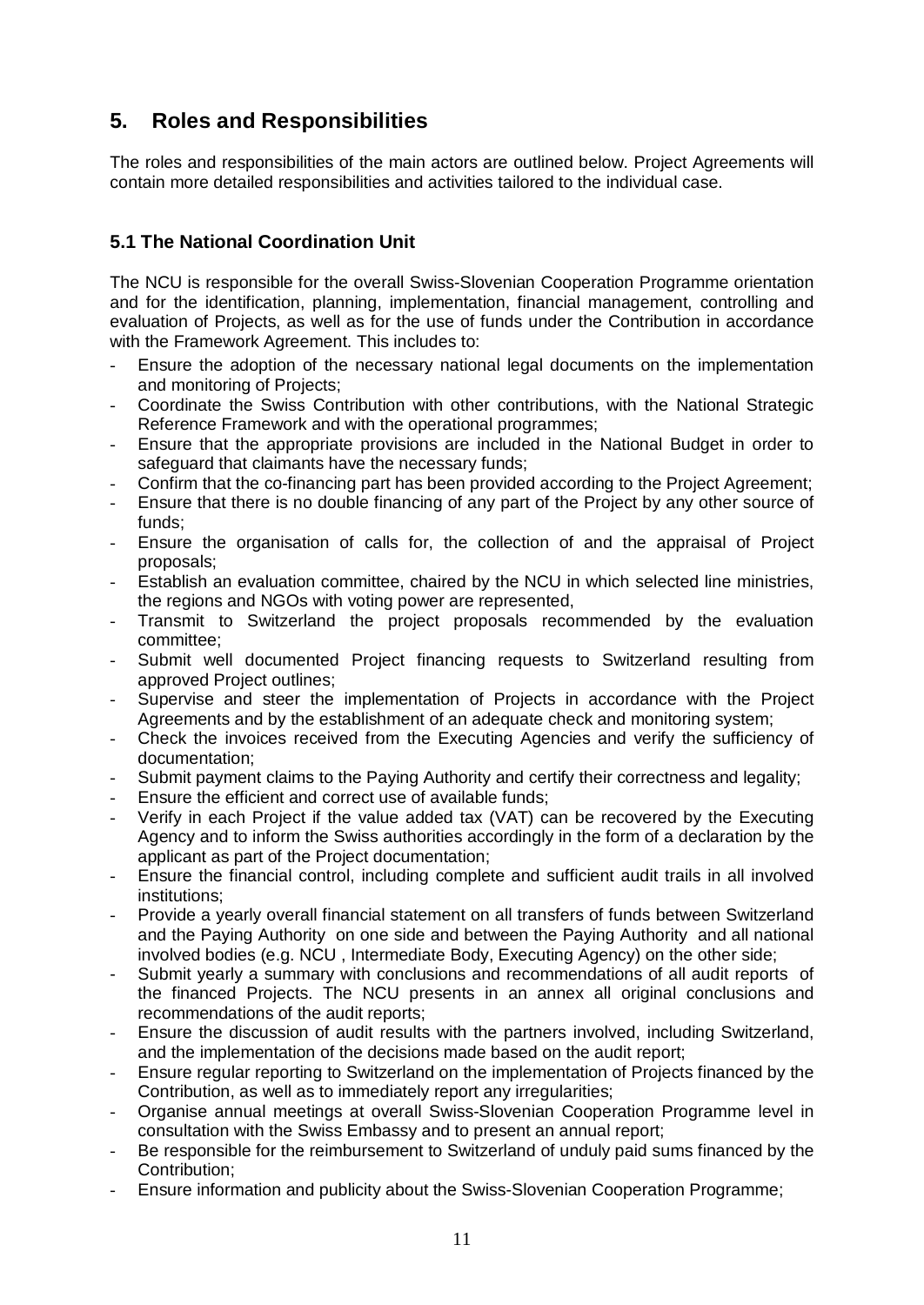Ensure storing of all relevant documents relating to Projects implemented within the Swiss-Slovenian Cooperation Programme for 10 years after the completion of Projects.

The NCU can delegate part of the tasks and responsibilities mentioned above to one or more Intermediate Bodies and Executing Agencies.

### **5.2 Intermediate Body**

Intermediate Body means any legal public or private entity which acts under the responsibility of the NCU or which carries out duties on behalf of the NCU with regard to Executing Agencies implementing Projects.

The main tasks of the Intermediate Bodies are to:

- Call for and collect Project proposals, review compliance with the requirements for Project proposals (Chapter 2) and assess the quality of applications submitted;
- Submit Project proposals with appraisal reports to the NCU:
- Implement tender processes or delegate this task to an Executing Agency;
- Supervise and steer the implementation of Projects in accordance with the Project Agreements and the Implementation Agreements, and carry out the necessary controls;
- Check the invoices received from the Executing Agencies, verify the authenticity and correctness of submitted documents as well as the eligibility of costs on payment claims;
- Certify invoices and submit certified invoices to the NCU or to the Paying Authority;
- Report to the NCU on the progress of Project implementation:
- Check for irregularities and report them to the NCU;
- Ensure storing of all relevant documents related to Projects implemented within the Swiss-Slovenian Cooperation Programme for 10 years after the completion of Projects.

### **5.3 Executing Agency**

An Executing Agency is any public authority, any public or private corporation as well as any organization, recognized by the Parties and mandated to implement a specific Project financed under this Framework Agreement. Consequently, the Executing Agency is the contracting party for service and supply contracts in the framework of approved Projects.

The Project Agreement shall contain the name of the Executing Agency. Its tasks and responsibilities shall be defined in the Implementation Agreement.

### **5.4 Paying Authority**

The Paying Authority is responsible for ensuring appropriate financial control over the use of the Swiss Contribution. It shall in particular:

- Check the conformity of the payment claims;
- Submit the respective reimbursement requests to Switzerland:
- Keep accounts of all reimbursement requests made to Switzerland;
- Report periodically to the NCU on financial flows.

The Paying Authority ensures that payments are made to the claimants within the specified deadlines.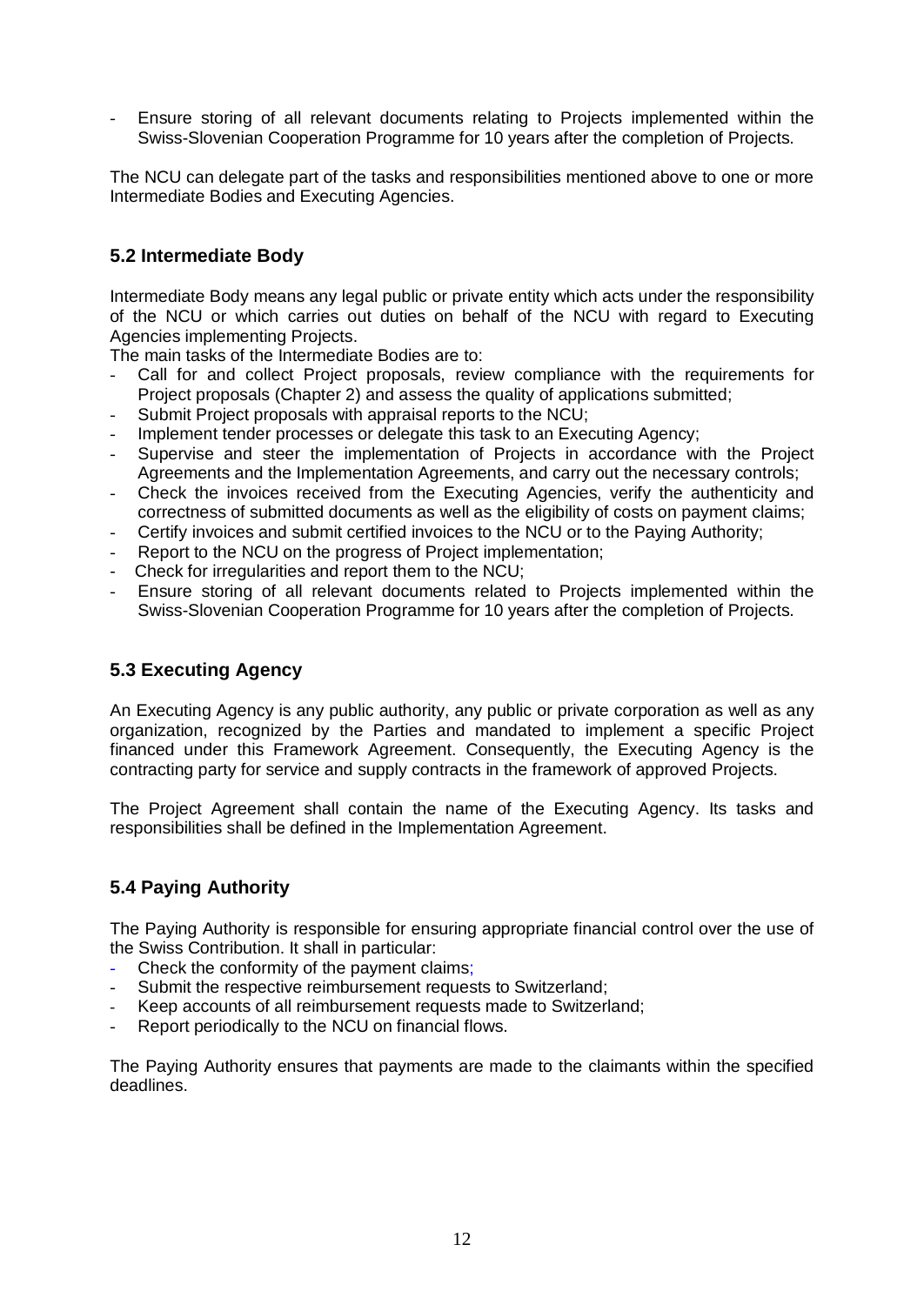### **5.5 Audit Authority**

For the implementation of the Cooperation Programme between Switzerland and Slovenia, the Budget Supervision Office (BSO) of the Republic of Slovenia is responsible for ensuring effective audit function.

The main task of the BSO are to:

- Ensure an adequate auditing function;
- Establish an annual system audit plan, which takes Swiss requirements into account;
- Perform audits within the implementation structure of the Cooperation Programme between Switzerland and Slovenia and report to Switzerland;
- Provide competent Swiss authorities or mandatees acting on their behalf with its assistance;
- Ensure storing of all reports from audits preformed related to the Swiss-Slovenia Cooperation for ten yeas after the completion of Projects.

#### **5.6 Project Audit Organisation**

If not otherwise specified in the Project Agreement, for each Project, an audit organisation responsible for the audit of the project, its expenditures and the issuance of an audit certificate - is appointed by the NCU or by the Intermediate Body. For Technical Assistance, Block Grants, the Project Preparation Facility and Scholarships different audit procedures may apply. The audit organisation has to be a public institution or a private company of recognised professional reputation which operates in line with international auditing standards.

The audit organisation has to be mentioned in the Project Agreement. The scope of the audit will be defined in an annex to the Project Agreement. In case of external audit, the costs are eligible for reimbursement and must be included in the Project budget. Costs of internal audits are borne by the respective audit organisation.

If not otherwise specified in the Project Agreement, the audit organisation shall carry out intermediary financial audit(s) for Projects lasting longer than two years and exceeding the amount of CHF 500'000 and a Final Financial Audit of the Projects according to international auditing standards. In doing so, it shall verify the correct use of funds, make recommendations to strengthen the control system and report any actual or alleged fraud or irregularity. These financial audit reports are transmitted to the NCU. The NCU submits yearly a summary with conclusions and recommendations of all audit reports of the financed Projects to Switzerland. The summary includes in an annex all original conclusions and recommendations of the audit reports.

The competent authorities with the full support of the Government of Slovenia shall investigate alleged cases of fraud or irregularity. Proven cases of fraud shall be prosecuted according to existing regulations.

#### **5.7 Swiss Embassy**

The Swiss Embassy is the official representation of Switzerland. Referring to the implementation of the Swiss-Slovenian Cooperation Programme, its function is to:

- Facilitate contacts; assure the liaison and the networking between partners;
- Inform and give advice to partners on procedures and conditions of the Contribution;
- Transmit official information and proposals to and from the Swiss authorities;
- Organise, together with the NCU, missions of Swiss delegations;